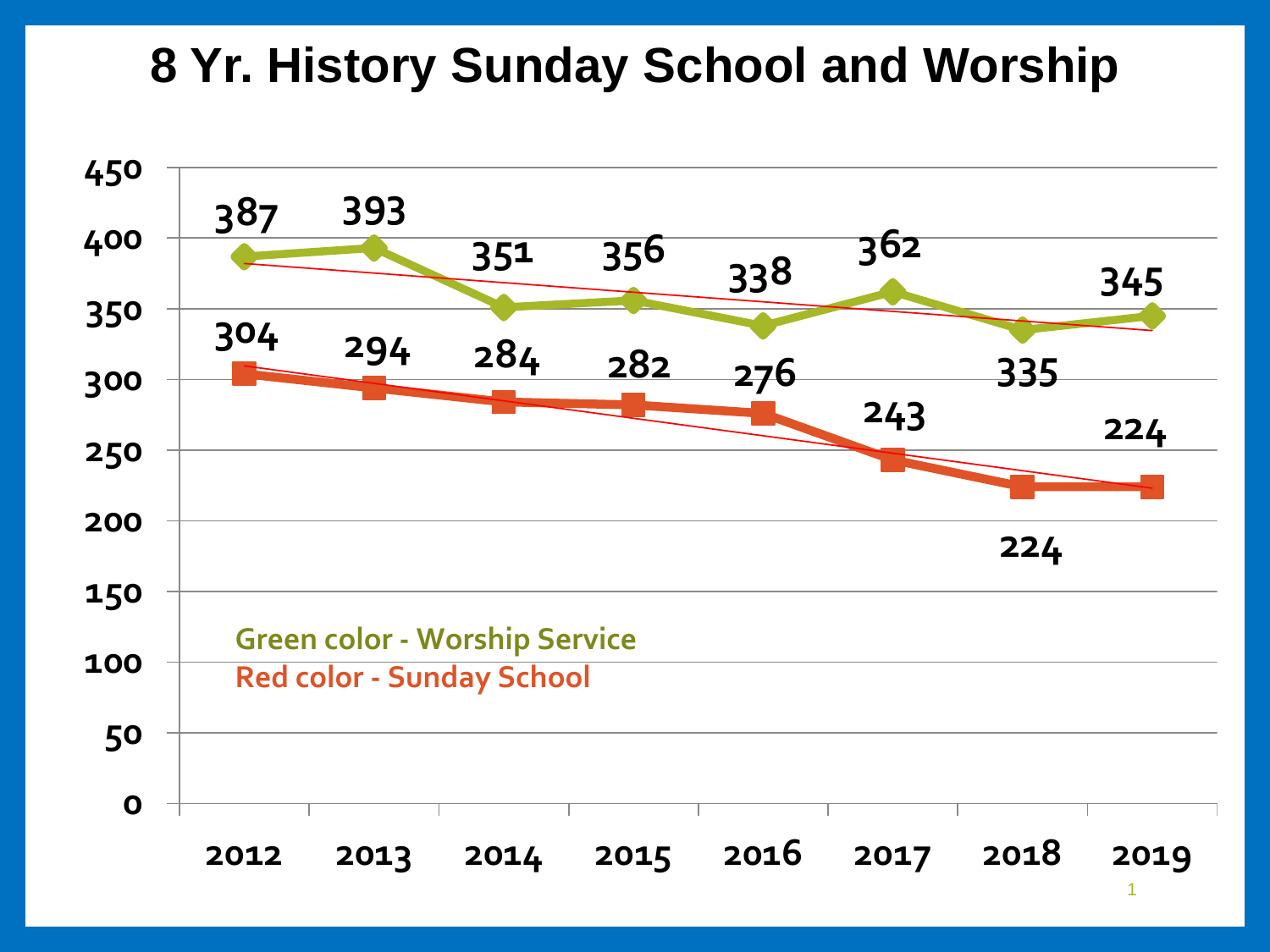#### **Worship Service History 2017 to 2019**

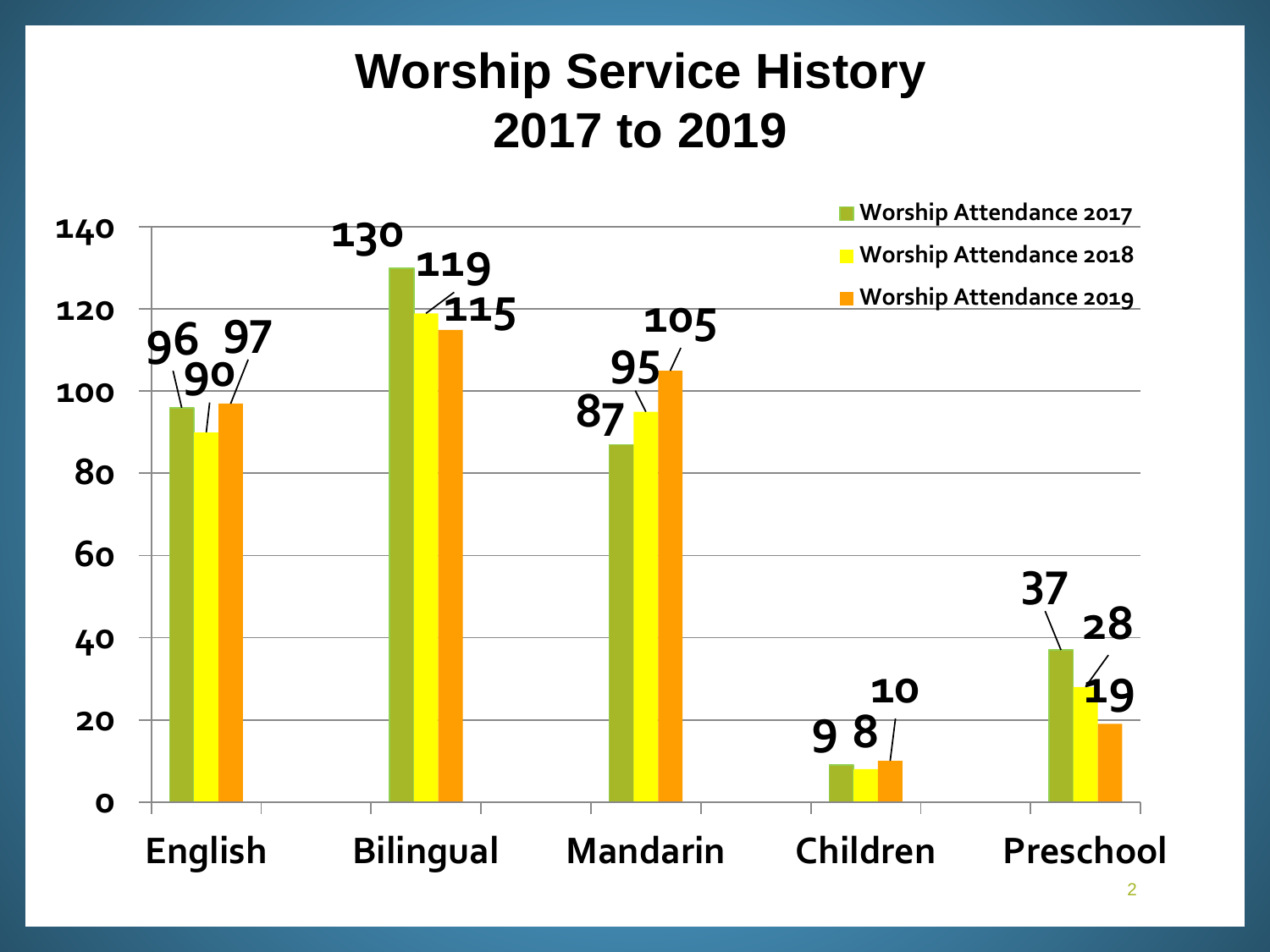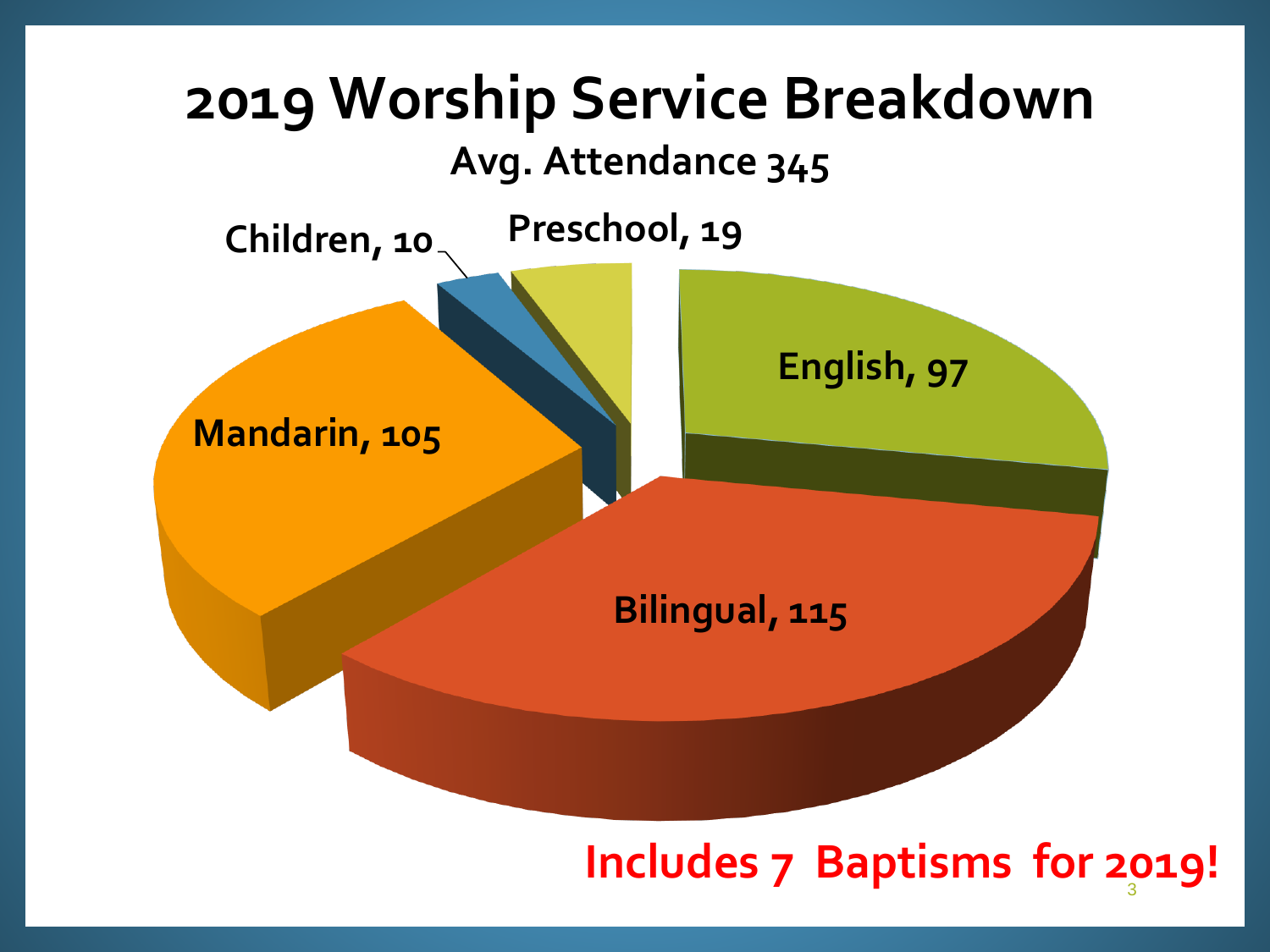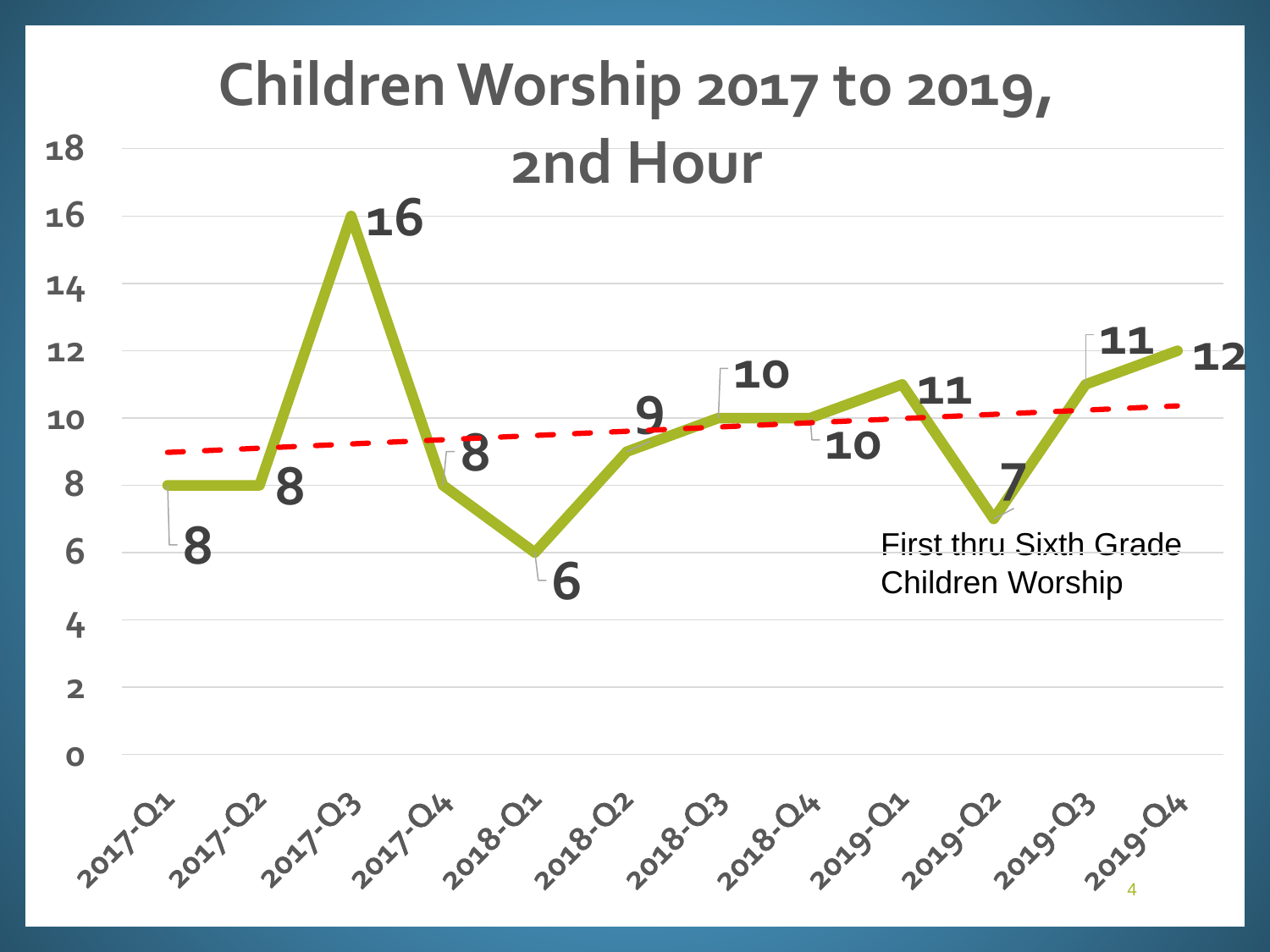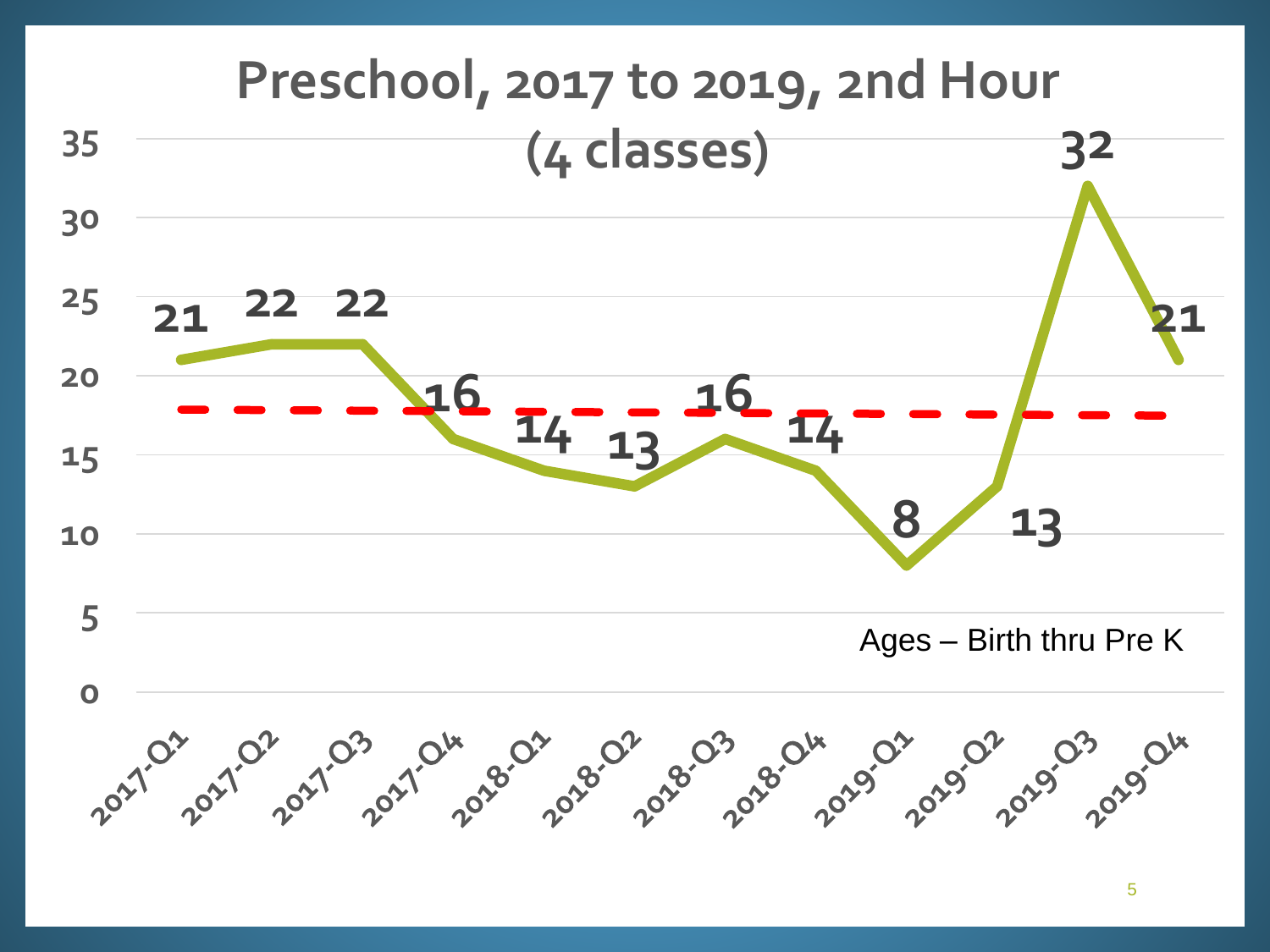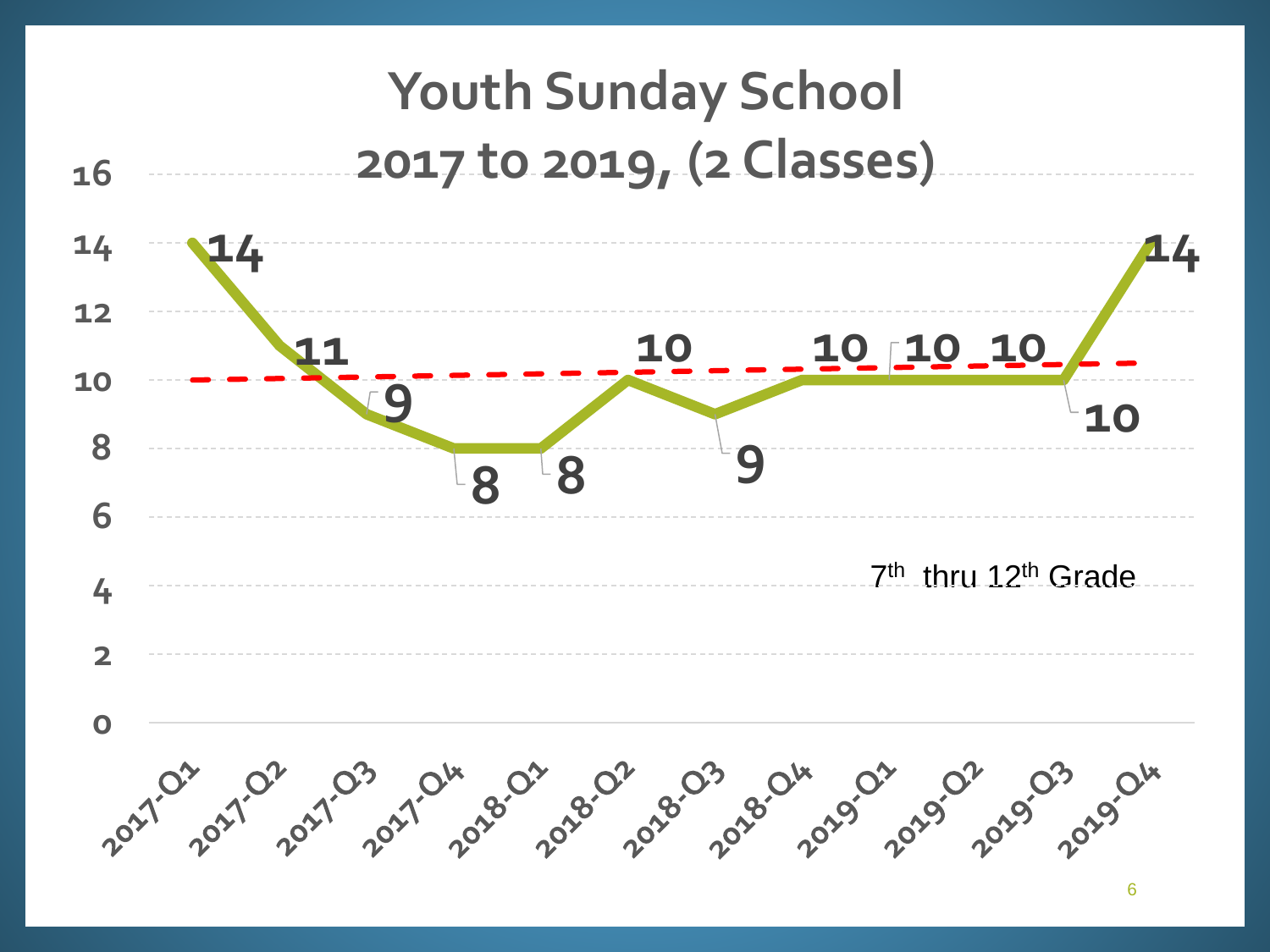## **English Adult Sunday School 2017 to 2019, (5 Classes)**

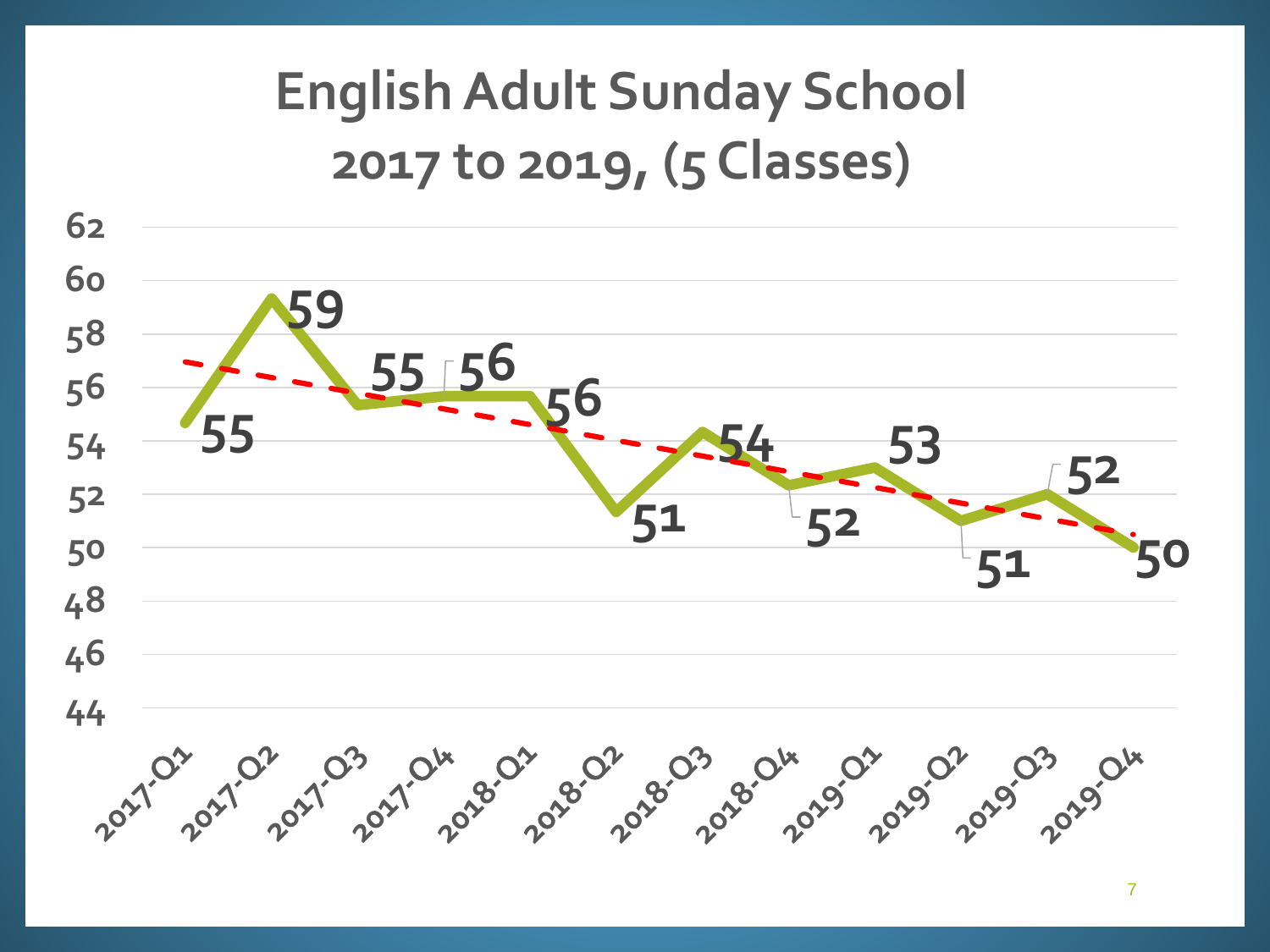## **Bilingual Adult Sunday School 2017 to 2019, (7 Classes)**

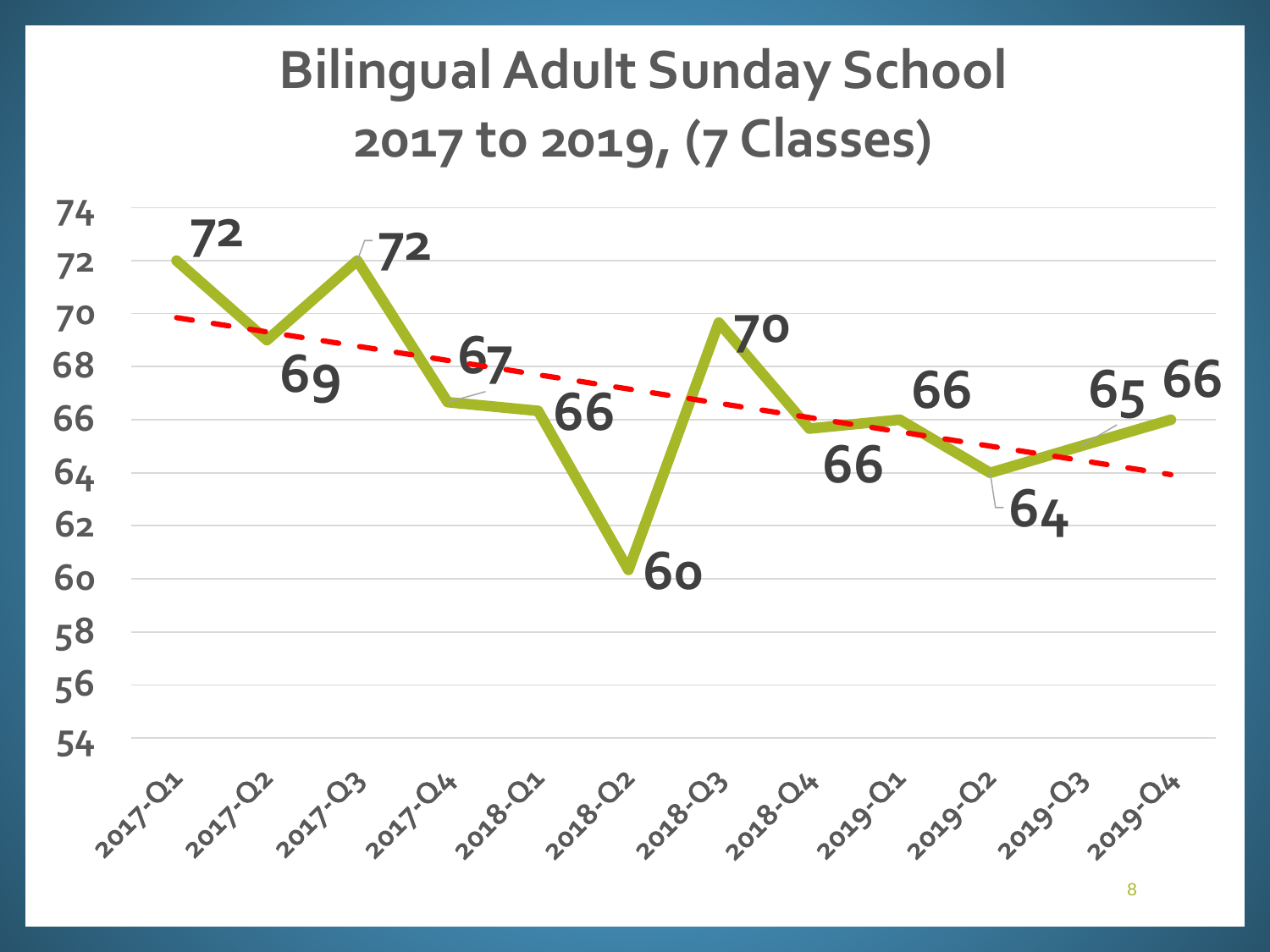